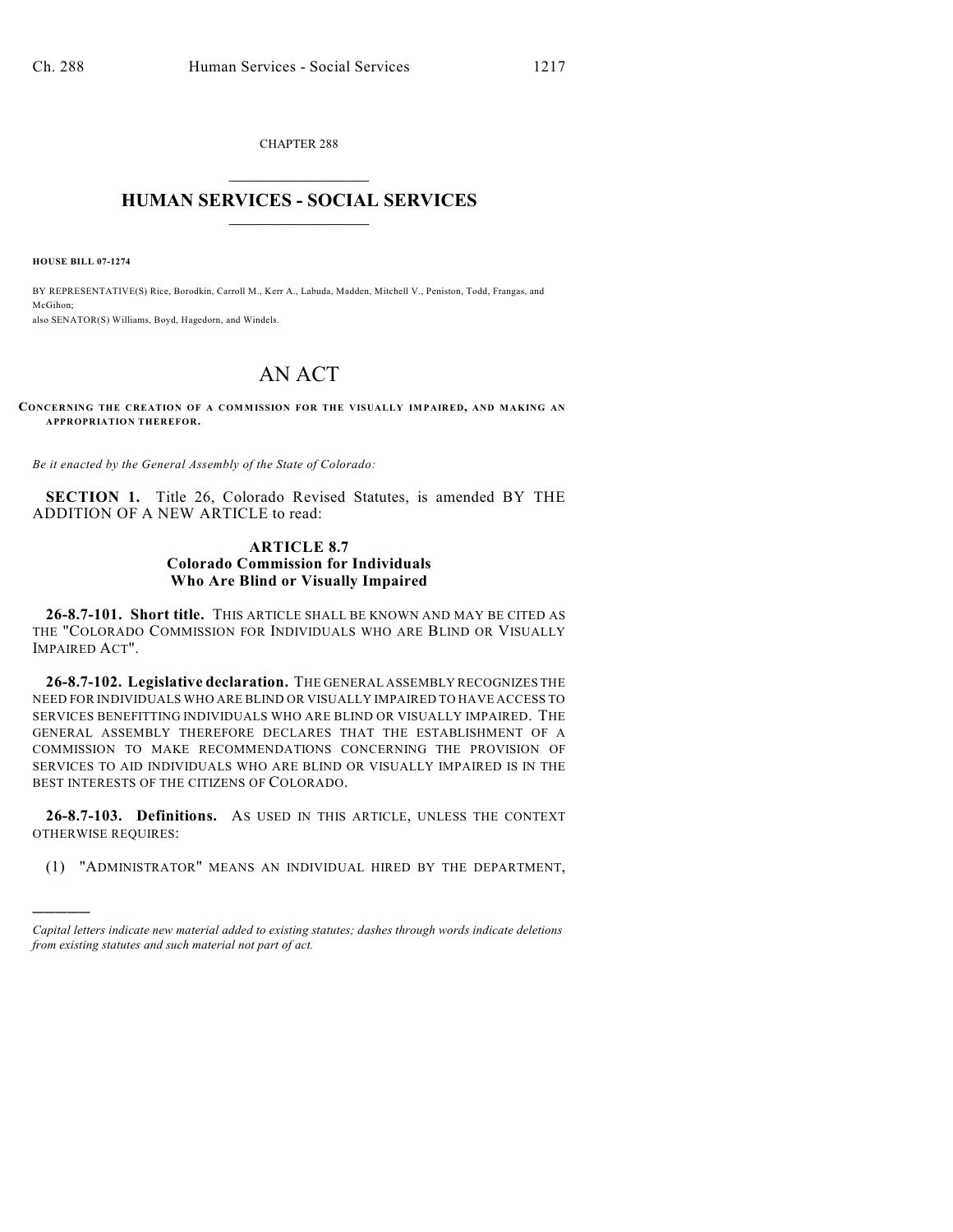SUBJECT TO AVAILABLE APPROPRIATIONS, TO PROVIDE ADMINISTRATIVE SUPPORT TO THE COMMISSION AND TO ENSURE THAT THE COMMISSION'S ACTIVITIES ARE CONSISTENT WITH APPLICABLE STATE STATUTES, REGULATIONS, AND POLICIES.

(2) "BLIND OR VISUALLY IMPAIRED" MEANS AN INDIVIDUAL WHO:

(a) HAS A VISUAL ACUITY OF 20/200 OR LESS IN THE BETTER EYE WITH CORRECTIVE LENSES OR HAS A LIMITED FIELD OF VISION SO THAT THE WIDEST DIAMETER OF THE VISUAL FIELD SUBTENDS AN ANGLE NO GREATER THAN TWENTY DEGREES; OR

(b) HAS A MEDICALLY DIAGNOSED LIMITATION IN VISUAL FUNCTIONING THAT RESTRICTS THE INDIVIDUAL'S ABILITY TO READ AND WRITE STANDARD PRINT AT LEVELS EXPECTED OF INDIVIDUALS OF COMPARABLE ABILITY.

(3) "COMMISSION" MEANS THE COLORADO COMMISSION FOR INDIVIDUALS WHO ARE BLIND OR VISUALLY IMPAIRED CREATED IN SECTION 26-8.7-104.

(4) "DEPARTMENT" MEANS THE DEPARTMENT OF HUMAN SERVICES.

**26-8.7-104. Commission created - appointments.** (1) EFFECTIVE SEPTEMBER 1, 2007, THERE IS HEREBY CREATED IN THE STATE DEPARTMENT THE COLORADO COMMISSION FOR INDIVIDUALS WHO ARE BLIND OR VISUALLY IMPAIRED THAT SHALL SERVE AS AN ADVISORY COMMITTEE. THE COMMISSION SHALL EXERCISE ITS POWERS, DUTIES, AND FUNCTIONS UNDER A **TYPE 2** TRANSFER UNDER THE PROVISIONS OF THE "ADMINISTRATIVE ORGANIZATION ACT OF 1968", ARTICLE 1 OF TITLE 24, C.R.S.

(2) THE COMMISSION SHALL CONSIST OF NO MORE THAN FIFTEEN MEMBERS, INCLUDING:

(a) THE EXECUTIVE DIRECTOR OF THE DEPARTMENT OR HIS OR HER DESIGNEE;

(b) AN INDIVIDUAL WHO IS BLIND OR VISUALLY IMPAIRED AND WHO IS ALSO DEAF;

(c) THREE MEMBERS WHO REPRESENT ORGANIZATIONS FOR INDIVIDUALS WHO ARE BLIND OR VISUALLY IMPAIRED, NO MORE THAN ONE OF WHOM SHALL BE FROM THE SAME ORGANIZATION. AT LEAST TWO MEMBERS SHALL REPRESENT NATIONAL ORGANIZATIONS THAT ARE PART OF ADVOCACY GROUPS FOR INDIVIDUALS WHO ARE BLIND OR VISUALLY IMPAIRED AND AT LEAST ONE MEMBER SHALL REPRESENT VETERANS WHO ARE BLIND OR VISUALLY IMPAIRED.

(d) AN INDIVIDUAL WHO IS A LICENSED BLIND MANAGER INVOLVED IN THE FEDERAL RANDOLPH-SHEPPARD PROGRAM;

(e) AN INDIVIDUAL WHO IS BLIND OR VISUALLY IMPAIRED AND WHO USES A SERVICE DOG;

(f) A REPRESENTATIVE OF AN INDEPENDENT LIVING CENTER AS DEFINED IN SECTION 26-8.1-102;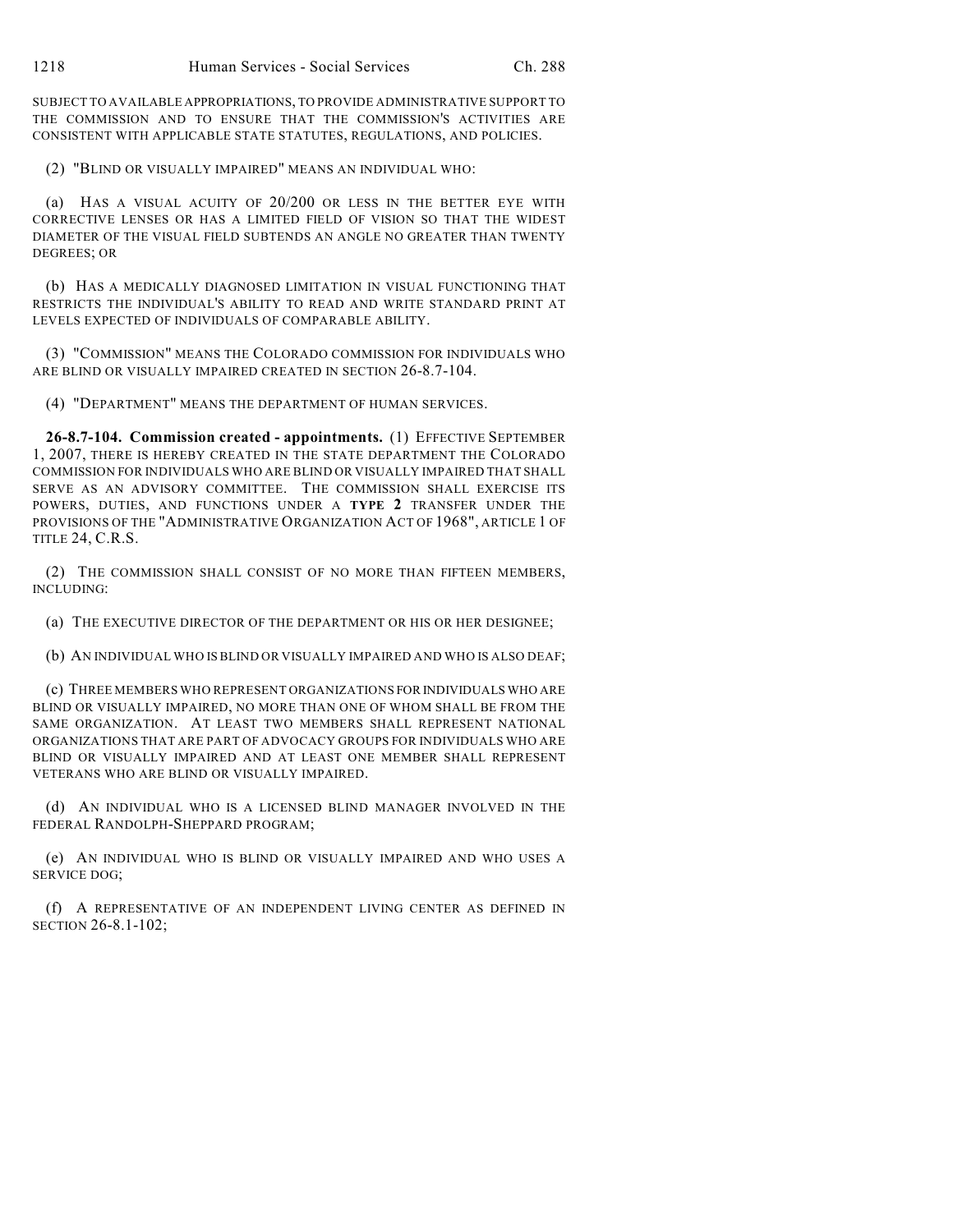(g) A PROFESSIONAL FROM EACH OF THE FOLLOWING PROFESSIONS WHO SPECIALIZES IN LOW-VISION AND WHO WORKS WITH INDIVIDUALS WHO ARE BLIND OR VISUALLY IMPAIRED:

(I) AN OPHTHALMOLOGIST, LOW-VISION OPTOMETRIST, OR OTHER QUALIFIED LOW-VISION SPECIALIST;

(II) A VOCATIONAL REHABILITATION COUNSELOR WHO WORKS WITH INDIVIDUALS WHO ARE BLIND OR VISUALLY IMPAIRED; AND

(III) A PROFESSIONAL WHO WORKS DIRECTLY WITH SENIORS WHO ARE BLIND OR VISUALLY IMPAIRED, SUCH AS A GERONTOLOGIST, GERIATRIC SPECIALIST, OCCUPATIONAL THERAPIST, OR AN OTHERWISE-QUALIFIED PROFESSIONAL WHO SPECIALIZES IN AGING AND WHO WORKS WITH INDIVIDUALS WHO ARE BLIND OR VISUALLY IMPAIRED;

(h) A YOUNG ADULT WHO IS AT LEAST EIGHTEEN YEARS OF AGE AND WHO IS ALSO BLIND OR VISUALLY IMPAIRED;

(i) A PARENT OF A CHILD WHO IS BLIND OR VISUALLY IMPAIRED;

(j) A SENIOR WHO IS BLIND OR VISUALLY IMPAIRED; AND

(k) AN INDIVIDUAL WHO IS BLIND OR VISUALLY IMPAIRED AND WHO IS LIVING INDEPENDENTLY.

(3) (a) THE GOVERNOR SHALL APPOINT THE COMMISSION MEMBERS, WHO SHALL REPRESENT DIFFERENT REGIONS OF THE STATE, DESCRIBED IN SUBSECTION (2) OF THIS SECTION. THE GOVERNOR SHALL MAKE THE INITIAL APPOINTMENTS ON OR BEFORE SEPTEMBER 1, 2007. SEVEN OF THE COMMISSION MEMBERS DESIGNATED BY THE GOVERNOR SHALL SERVE INITIAL TERMS OF TWO YEARS, AND EIGHT MEMBERS SHALL SERVE INITIAL TERMS OF THREE YEARS. AFTER THE INITIAL APPOINTMENTS OF THE COMMISSION MEMBERS DESCRIBED IN SUBSECTION (2) OF THIS SECTION, ALL SUBSEQUENT MEMBERS SHALL SERVE TERMS OF FOUR YEARS. UPON THE EXPIRATION OF A COMMISSION MEMBER'S TERM OF OFFICE, THE COMMISSION MEMBER SHALL CONTINUE TO SERVE UNTIL A SUCCESSOR IS APPOINTED AS PROVIDED IN SUBSECTION (4) OF THIS SECTION.

(b) IN MAKING APPOINTMENTS TO THE COMMISSION, THE GOVERNOR SHALL ENSURE THAT:

(I) AT LEAST EIGHT MEMBERS OF THE COMMISSION ARE BLIND OR VISUALLY IMPAIRED; AND

(II) NO GROUP, PROVIDER, OR ORGANIZATION SHALL HAVE MORE THAN TWO REPRESENTATIVES ON THE COMMISSION.

(c) THE GOVERNOR SHALL APPOINT A QUALIFIED PERSON TO FILL ANY VACANCY ON THE COMMISSION FOR THE REMAINDER OF ANY UNEXPIRED TERM. IF THE GOVERNOR DOES NOT APPOINT A PERSON TO FILL THE VACANCY WITHIN SIXTY DAYS AFTER THE DATE THE VACANCY ARISES, THE SPEAKER OF THE HOUSE OF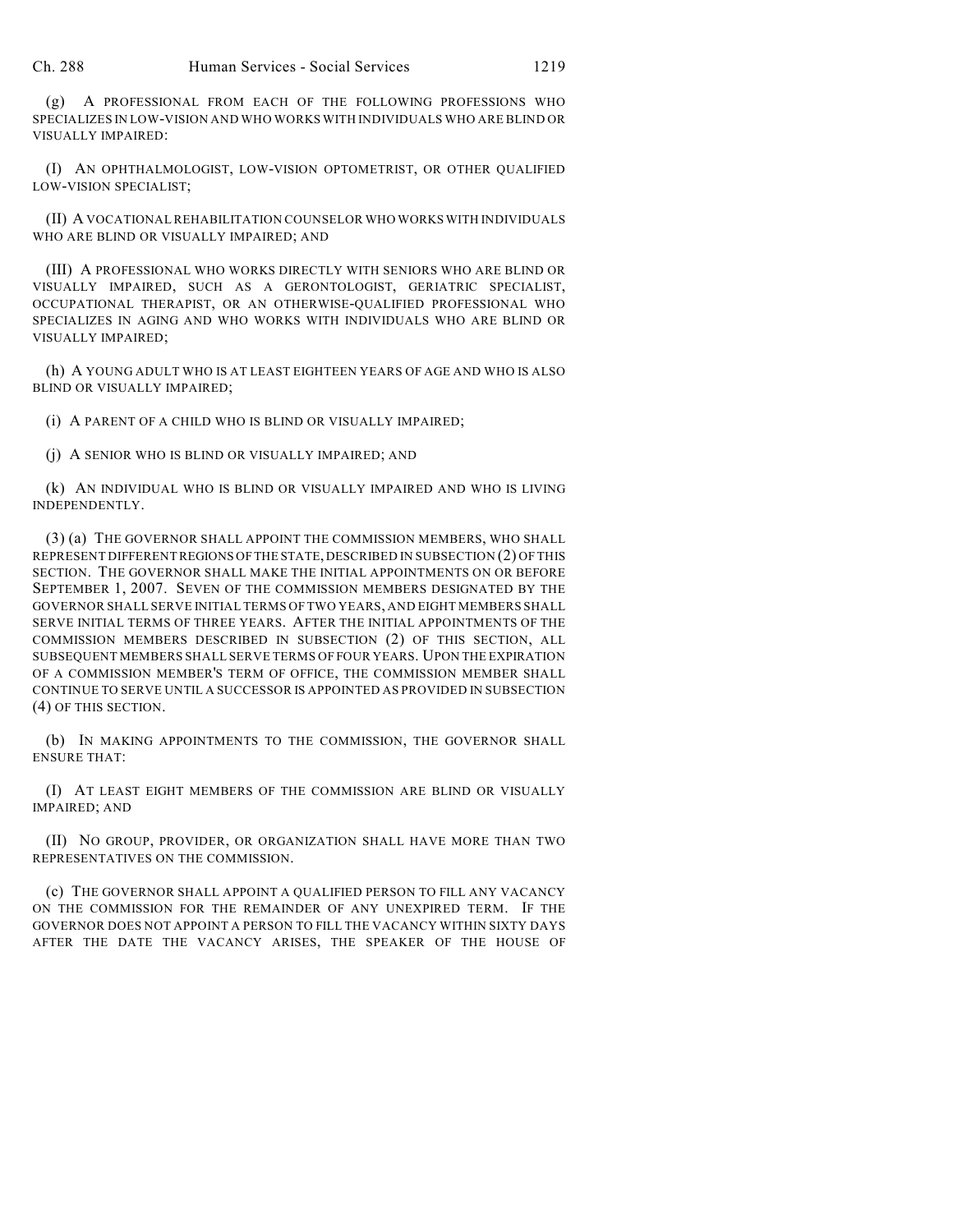REPRESENTATIVES AND THE PRESIDENT OF THE SENATE, WITHIN NINETY DAYS AFTER THE DATE THE VACANCY ARISES, SHALL JOINTLY APPOINT A QUALIFIED PERSON TO FILL THE VACANCY. IF THE SPEAKER OF THE HOUSE OF REPRESENTATIVES AND THE PRESIDENT OF THE SENATE DO NOT APPOINT A PERSON TO FILL THE VACANCY WITHIN THE NINETY-DAY PERIOD, THE COMMISSION, BY A MAJORITY VOTE, SHALL APPOINT A QUALIFIED PERSON TO FILL THE VACANCY.

(4) AT LEAST NINETY DAYS PRIOR TO THE EXPIRATION OF A MEMBER'S TERM OF OFFICE, THE COMMISSION SHALL CREATE A LIST OF CANDIDATES THAT INCLUDES AT LEAST THREE CANDIDATES FOR EACH OPEN POSITION PURSUANT TO SUBSECTION (2) OF THIS SECTION. THE CANDIDATES' NAMES SHALL BE SUBMITTED TO THE GOVERNOR AT LEAST FORTY-FIVE DAYS PRIOR TO THE EXPIRATION OF THE PRECEDING TERM FOR WHICH THE CANDIDATES ARE BEING CONSIDERED. IF THE GOVERNOR APPROVES THE CANDIDATES, THE GOVERNOR SHALL APPOINT ONE OF THE CANDIDATES FROM EACH LIST FOR EACH OPEN POSITION WITHIN NINETY DAYS AFTER THE DATE OF EACH VACANCY; IF THE GOVERNOR DOES NOT APPROVE ANY OF THE CANDIDATES FROM THE LISTS FOR THE OPEN POSITION. THEN THE GOVERNOR SHALL APPOINT OUALIFIED PERSONS.

**26-8.7-105. Procedures of the commission.** (1) (a) AT THE FIRST MEETING, AND ANNUALLY THEREAFTER, THE COMMISSION SHALL ELECT A CHAIR AND VICE-CHAIR FROM AMONG ITS MEMBERS.

(b) THE COMMISSION MAY ADOPT SUCH RULES OF PROCEDURE AS ARE NECESSARY TO FACILITATE ORDERLY CONDUCT OF ITS BUSINESS.

(c) THE COMMISSION SHALL MEET AT LEAST QUARTERLY. MEETINGS SHALL BE HELD ON THE CALL OF THE CHAIR OR AT THE REQUEST OF AT LEAST FIVE MEMBERS OF THE COMMISSION.

(d) THE COMMISSION SHALL ADOPT NO OFFICIAL POSITION, RECOMMENDATION, OR ACTION EXCEPT BY THE CONCURRENCE OF A MAJORITY OF THE MEMBERS.

(2) THE DEPARTMENT SHALL APPOINT AN ADMINISTRATOR TO PROVIDE STAFF SERVICES TO THE COMMISSION. THE COMMISSION MAY INTERVIEW CANDIDATES AND PROVIDE COMMENTS ON THE HIRING OF THE ADMINISTRATOR.

(3) MEMBERS OF THE COMMISSION SHALL RECEIVE A PER DIEM REIMBURSEMENT NOT TO EXCEED FIFTY DOLLARS PER DAY AND DIRECT REIMBURSEMENT FOR ANY TRAVEL EXPENSES INCURRED TO ATTEND COMMISSION MEETINGS.

**26-8.7-106. Powers, functions, and duties of the commission.** (1) THE POWERS, FUNCTIONS, AND DUTIES OF THE COMMISSION SHALL INCLUDE, BUT NEED NOT BE LIMITED TO, THE FOLLOWING:

(a) TO MAKE RECOMMENDATIONS CONCERNING THE PROVISION OF VOCATIONAL REHABILITATION SERVICES FOR INDIVIDUALS WHO ARE BLIND OR VISUALLY IMPAIRED, PURSUANT TO SECTION 101 OF THE FEDERAL "REHABILITATION ACT OF 1973", 29 U.S.C. SEC. 701, ET SEQ.;

(b) TO MAKE RECOMMENDATIONS CONCERNING THE PROVISION OF INDEPENDENT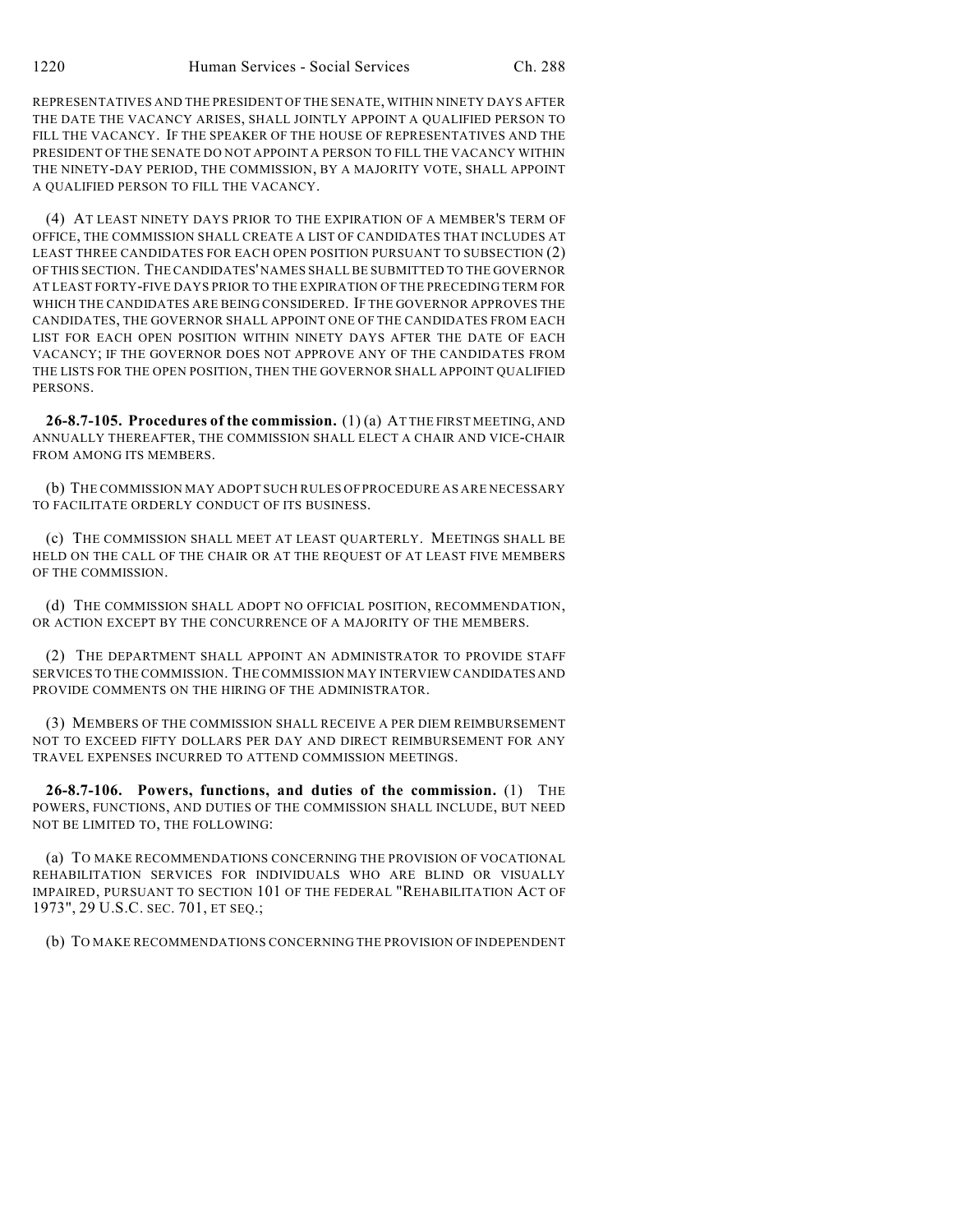LIVING SERVICES FOR INDIVIDUALS WHO ARE BLIND OR VISUALLY IMPAIRED, INCLUDING SERVICES FOR OLDER INDIVIDUALS WHO ARE BLIND OR VISUALLY IMPAIRED, PURSUANT TO TITLE VII OF THE FEDERAL "REHABILITATION ACT OF 1973", 29 U.S.C. SEC. 701, ET SEQ., AND ARTICLE 8.1 OF THIS TITLE CONCERNING INDEPENDENT LIVING SERVICES;

(c) TO MAKE RECOMMENDATIONS CONCERNING PRE-VOCATIONAL AND OTHER TRAINING TO PREPARE INDIVIDUALS WHO ARE BLIND OR VISUALLY IMPAIRED FOR VOCATIONAL TRAINING, JOB PLACEMENT, AND INDEPENDENCE;

(d) TO MAKE RECOMMENDATIONS CONCERNING RESPONSIBILITIES OF AND EVALUATIONS OF BUSINESS ENTERPRISE PROGRAMS FOR INDIVIDUALS WHO ARE BLIND OR VISUALLY IMPAIRED, PURSUANT TO THE FEDERAL "RANDOLPH-SHEPPARD ACT", 20 U.S.C. SEC. 107, AND ARTICLE 8.5 OF THIS TITLE;

(e) TO MAKE RECOMMENDATIONS CONCERNING RESPONSIBILITIES FOR DEVELOPING AND ADMINISTERING ANY OTHER PROGRAM THAT WILL FURTHER THE PROVISIONS OF SERVICES TO INDIVIDUALS WHO ARE BLIND OR VISUALLY IMPAIRED;

(f) TO SERVE AS A LIAISON BETWEEN THE BLIND AND VISUALLY IMPAIRED COMMUNITY AND THE GENERAL ASSEMBLY, THE GOVERNOR, AND COLORADO STATE DEPARTMENTS AND AGENCIES; AND

(g) TO SERVE AS AN INFORMATION RESOURCE TO THE STATE AND THE BLIND AND VISUALLY IMPAIRED COMMUNITY.

(2) WHEN MAKING ITS RECOMMENDATIONS, THE COMMISSION SHALL ADDRESS FISCAL IMPACT, POSSIBLE FUNDING MECHANISMS, AND THE MAXIMIZATION AND DISTRIBUTION OF FEDERAL AND STATE DOLLARS.

(3) ON OR BEFORE DECEMBER 1, 2008, AND ON OR BEFORE EACH DECEMBER 1 THEREAFTER, THE COMMISSION SHALL SUBMIT A REPORT WITH ITS RECOMMENDATIONS INCLUDING PROPOSED LEGISLATION, IF NECESSARY, TO THE GOVERNOR, HEALTH AND HUMAN SERVICES COMMITTEES OF THE HOUSE OF REPRESENTATIVES AND SENATE, OR ANY SUCCESSOR COMMITTEES, AND THE STATE INDEPENDENT LIVING COUNCIL WITHIN THE DIVISION OF VOCATIONAL REHABILITATION IN THE DEPARTMENT OF HUMAN SERVICES.

**26-8.7-107. Repeal of article.** (1) THIS ARTICLE IS REPEALED, EFFECTIVE JULY 1, 2012.

(2) PRIOR TO THE REPEAL, THE COMMISSION SHALL BE REVIEWED AS PROVIDED IN SECTION 2-3-1203, C.R.S.

**SECTION 2.** 24-1-120 (5), Colorado Revised Statutes, is amended BY THE ADDITION OF A NEW PARAGRAPH to read:

**24-1-120. Department of human services - creation - repeal.** (5) The department of human services shall include the following:

(l) (I) THE COLORADO COMMISSION FOR INDIVIDUALS WHO ARE BLIND OR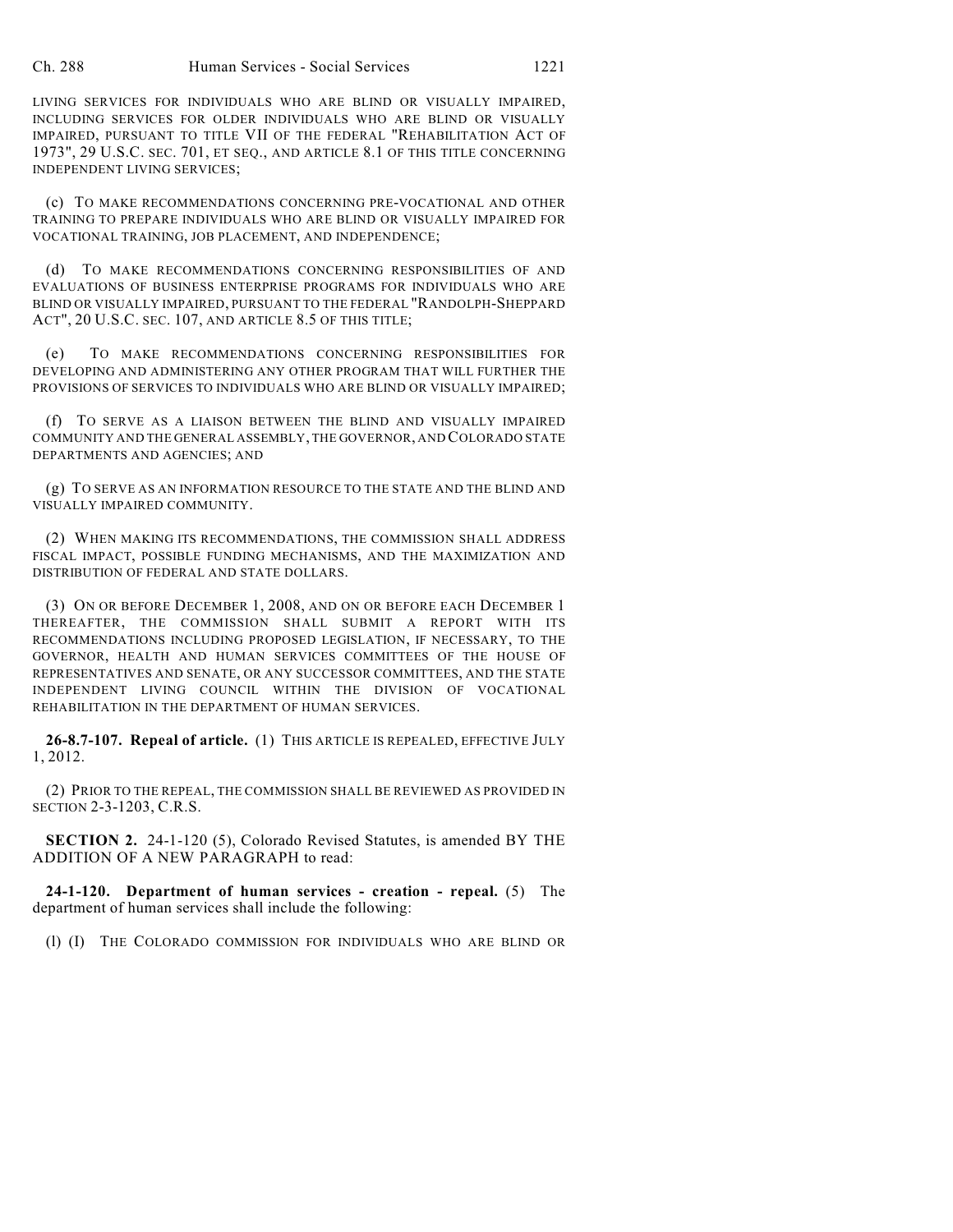VISUALLY IMPAIRED, CREATED IN ARTICLE 8.7 OF TITLE 26,C.R.S. THE COMMISSION AND ITS POWERS, DUTIES, AND FUNCTIONS ARE TRANSFERRED BY A **TYPE 2** TRANSFER TO THE DEPARTMENT OF HUMAN SERVICES.

(II) THIS PARAGRAPH (l) IS REPEALED, EFFECTIVE JULY 1, 2012.

**SECTION 3.** 2-3-1203 (3), Colorado Revised Statutes, is amended BY THE ADDITION OF A NEW PARAGRAPH to read:

**2-3-1203. Sunset review of advisory committees.** (3) The following dates are the dates for which the statutory authorization for the designated advisory committees is scheduled for repeal:

(y) JULY 1, 2012: THE COLORADO COMMISSION FOR INDIVIDUALS WHO ARE BLIND OR VISUALLY IMPAIRED, CREATED IN ARTICLE 8.7 OF TITLE 26, C.R.S.

**SECTION 4.** 40-17-104 (4), Colorado Revised Statutes, is amended BY THE ADDITION OF A NEW PARAGRAPH to read:

**40-17-104. Colorado disabled telephone users fund - creation - purpose.** (4) (d) NOTWITHSTANDING ANY PROVISION OF SUBSECTION (1) OF THIS SECTION TO THE CONTRARY, THE GENERAL ASSEMBLY SHALL MAKE ANNUAL APPROPRIATIONS FROM THE COLORADO DISABLED TELEPHONE USERS FUND TO COVER AUTHORIZED EXPENSES ASSOCIATED WITH THE COLORADO COMMISSION FOR INDIVIDUALS WHO ARE BLIND OR VISUALLY IMPAIRED, CREATED IN ARTICLE 8.7 OF TITLE 26, C.R.S. ANY ANNUAL APPROPRIATION MADE FROM THE COLORADO DISABLED TELEPHONE USERS FUND BY THE GENERAL ASSEMBLY SHALL NOT EXCEED AN AMOUNT OF ONE HUNDRED TWELVE THOUSAND SIXTY-SEVEN DOLLARS.

**SECTION 5. Appropriation.** (1) In addition to any other appropriation, there is hereby appropriated, out of any moneys in the Colorado disabled telephone users cash fund created in section 40-17-104, Colorado Revised Statutes, not otherwise appropriated, to the department of regulatory agencies, public utilities commission, for the fiscal year beginning July 1, 2007, the sum of ninety-five thousand one hundred fifty-two dollars (\$95,152), or so much thereof as may be necessary, for the implementation of this act.

(2) In addition to any other appropriation, there is hereby appropriated, to the department of human services, for allocation to the division of vocational rehabilitation, for the fiscal year beginning July 1, 2007, the sum of ninety-five thousand one hundred fifty-two dollars (\$95,152), cash funds exempt, and 1.0 FTE, or so much thereof as may be necessary, for the implementation of this act. Said sum shall be from cash funds exempt received from the department of regulatory agencies, public utilities commission out of the appropriation made in subsection (1) of this section.

**SECTION 6. Effective date.** This act shall take effect at 12:01 a.m. on the day following the expiration of the ninety-day period after final adjournment of the general assembly that is allowed for submitting a referendum petition pursuant to article V, section 1 (3) of the state constitution, (August 8, 2007, if adjournment sine die is on May 9, 2007); except that, if a referendum petition is filed against this act